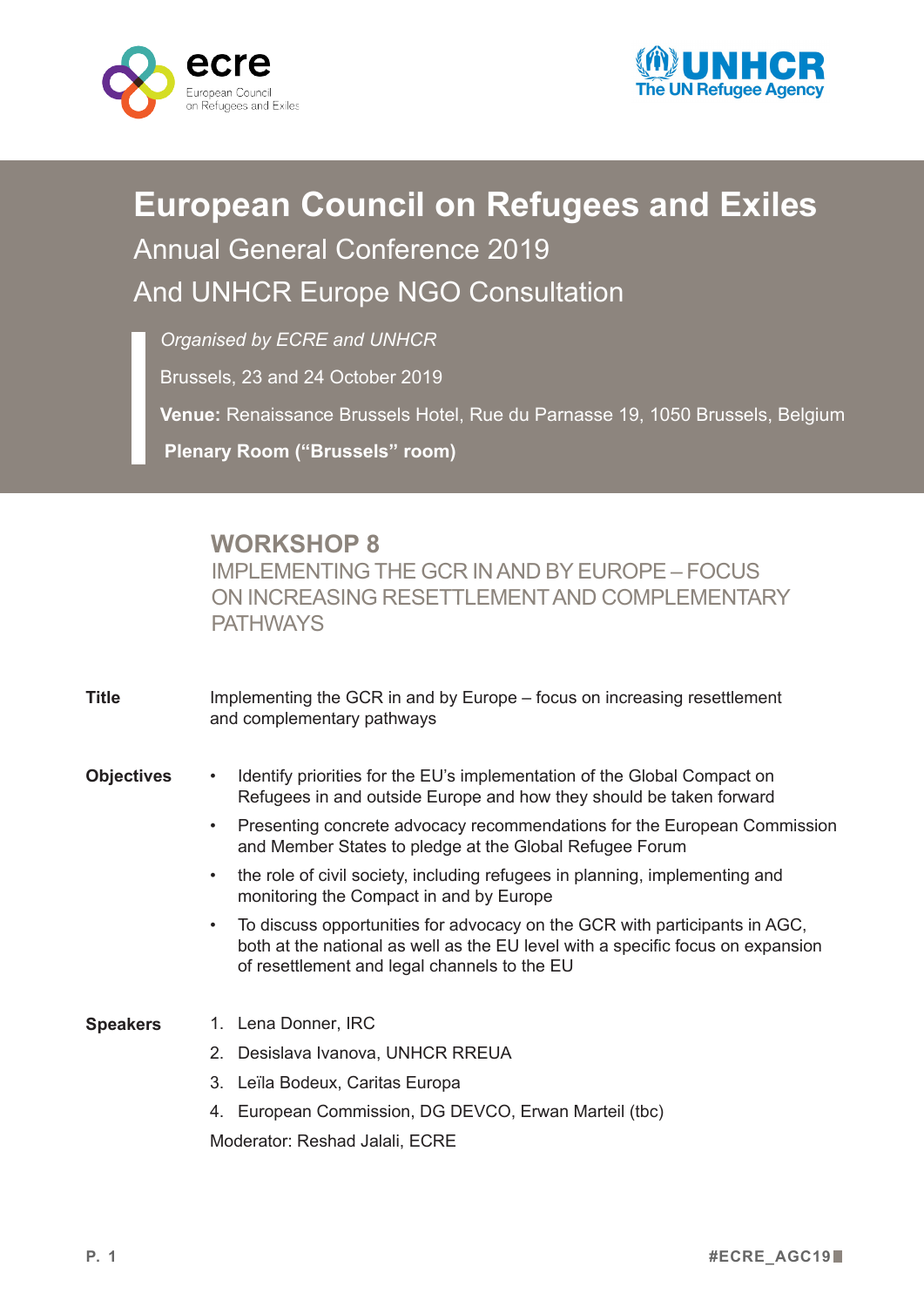



## Following two years of inter-governmental negotiations, in December 2018 the UN Global Compact on Refugees (GCR) was adopted by a majority of UN Member States, including EU Member States. **Description and structure**

By signing up the GCR, the EU MS committed to implement the four objectives laid down in the Compact. The Compact includes as its four objectives, a better and increased resettlement schemes and the expansion of more legal and safe channels for refugees in need of international protection.

In December 2019, UNHCR will organise the first ever Global Refugee Forum at the Ministerial level for all the UN Member States, together with the relevant stake holders to announce concrete pledges and contributions towards the objectives of the Compact.

In the view of this important advocacy opportunity, ECRE and its members have developed some recommendations for the EU including its Member States.

EU to agree on an ambitious one year resettlement scheme with at least 30.000 arrivals during the 2020 calendar year

If negotiations on Union Resettlement Framework continue: Agree on a framework which is based on the provisional agreement reached in May 2018 which guarantees the humanitarian nature of resettlement

Member States to remove restrictions to access to family reunification for beneficiaries for subsidiary protection.

Member States to champion inclusive approaches to policy making in the field of asylum and migration, e.g. systematic consultation and ongoing involvement with representatives of refugee communities.

European Commission to commit to evaluate and renew the Action Plan for Integration of Third Country Nationals, creating a system of indicators to assess member states' performance in its implementation and a clear connection with the funding instruments of the EU budget

Against this background, we are organising this workshop to discuss opportunities and challenges for the implementation of the GCR in and by Europe and to present concrete recommendations for the EU Member states.

Guiding questions for discussions:

- 1. How can the EU take forward the implementation of GCR in and by Europe?
- 2. What should be the EU's priority in pledging and contributions ahead of the Global Refugee Forum?
- 3. What are the immediate contributions of the European Commission towards implementing the GCR in Europe?
- 4. How can the civil society including refugee led-organizations be involved in implementing and monitoring of the Compact?
- 5. How can Member States increase their resettlement schemes and better coordinate their work?